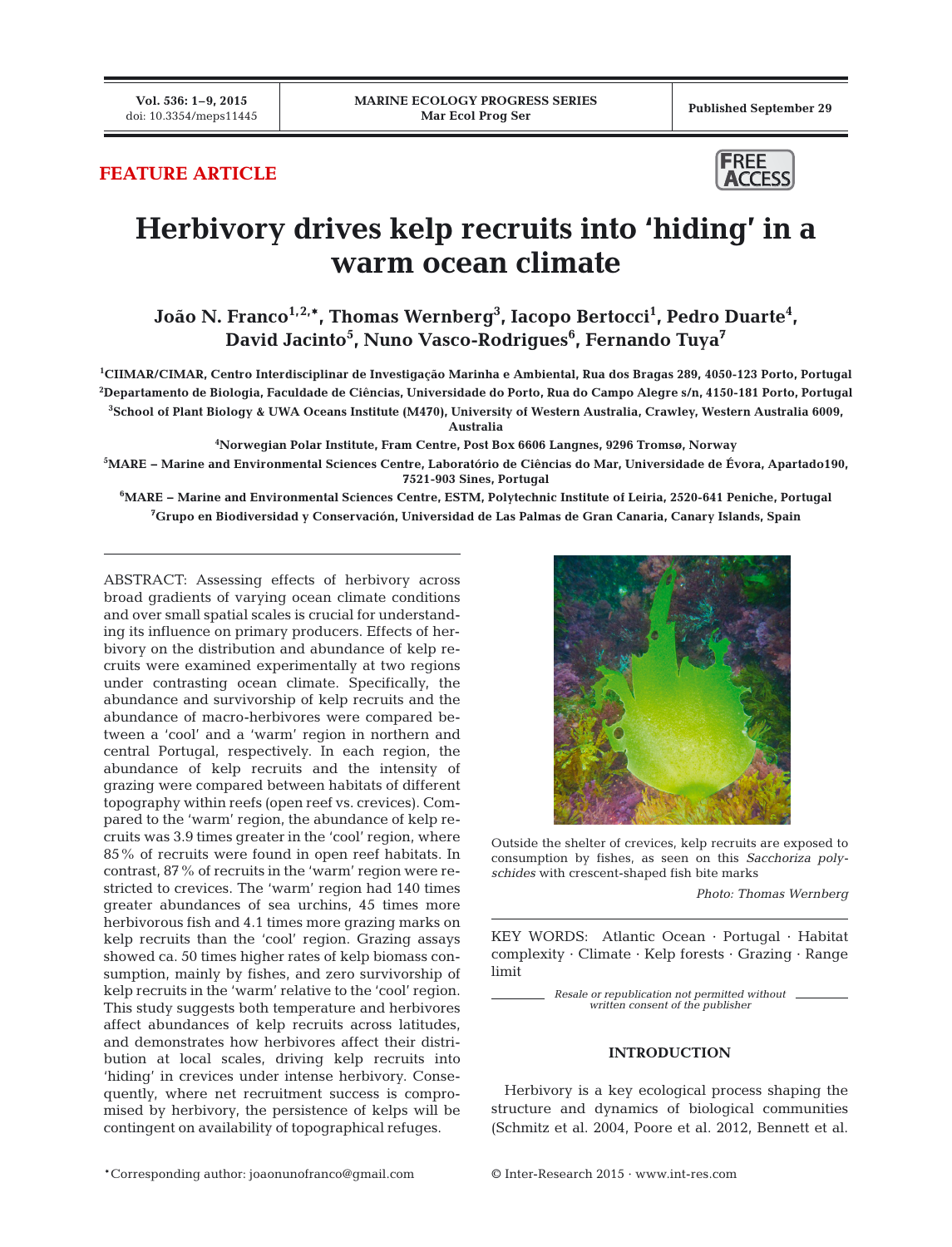2015). Herbivory affects primary producers in all systems, including lakes, forests, grasslands, kelp forests, coral reefs and marine systems (Shurin et al. 2002, Steneck et al. 2002), altering their biomass, productivity, physical structure and diversity over a range of spatial and temporal scales (Stachowicz et al. 2007). With grazing rates up to 3 times greater than in terrestrial systems (Cyr & Pace 1993), herbivory is particularly influential in driving patterns of community structure in aquatic systems. In addition, the strength of predator-prey interactions that alter the abundance, biomass and productivity of primary producers indirectly via trophic cascades is stronger in aquatic compared to terrestrial systems (Shurin et al. 2002).

The intensity of herbivory is hypothesized to decrease from tropical to temperate regions of the world's oceans (Gaines & Lubchenco 1982, Bolser & Hay 1996). Support for this hypothesis includes de creasing abundances and diversity of herbivores to wards colder waters (Meekan & Choat 1997, Floeter et al. 2005), stronger chemical defenses of algae at lower latitudes (Craft et al. 2013), effects of water temperature on herbivore−plant interactions (see below, this section) and herbivore digestive physiology due to reduction in digestion efficiency (Gaines & Lubchenco 1982). Warmer water temperatures increase the metabolic processes favoring higher consumption rates of herbivores and growth of primary producers, and consumption rates might increase faster than production (Brown et al. 2004), potentially resulting in a negative balance between production and consumption. Studies aimed at empirically testing whether rates of herbivory change across latitude are, however, limited, particularly for subtidal environments (but see e.g. Moles et al. 2011). Yet, while some earlier results support the progressive decrease in herbivory intensity with increasing latitude (Schemske et al. 2009), a recent meta-analysis of 613 field experiments (Poore et al. 2012), in most cases carried out in intertidal systems, revealed that on a global scale the impact of marine herbivores on primary producers does not change with latitude. Not surprisingly, such inconsistent findings have prevented the formulation of general and widely accepted explanations for the importance and nature of such biotic interactions and for their changes with latitude (Cahill et al. 2014). Moreover, Poore et al. (2012) emphasized the importance of producer traits, including both the identity and morphology, as responsible for highly variable grazing impacts on different organisms. In this context, large brown seaweeds, such as kelps, are among the species most impacted by herbivores within temperate marine vegetation.

Kelps are 'foundation' species on many shallow rocky coasts at polar and temperate latitudes that are directly influenced by temperature, nutrient and light availability (Bartsch et al. 2008). In many systems, herbivory plays a major role in driving patterns of abundance and distribution of kelps, with subsequent consequences for the ecological performance of kelp forests (Steneck et al. 2002).

There is widespread evidence that herbivores (e.g. sea urchins) can eradicate kelps at both large and small spatial scales (Ling et al. 2010), producing large 'barren' areas that replace entire kelp forests, or creating gaps within kelp canopies. Moreover, there is a growing body of literature showing that tropical fish communities are expanding to temperate regions with negative ecological impacts (Wernberg et al. 2013, Vergés et al. 2014, Bennett et al. 2015).

Kelp distribution and abundance can also be influenced by biotic and abiotic processes operating at small, local, scales, i.e. from a few centimeters to tens of meters, through alterations in reef architecture. In spite of the documented importance of reef topography for structuring reef-associated assemblages (e.g. fishes) on temperate reefs (Tuya et al. 2011), little is known about its influence on macroalgal assemblages and kelps in particular (Toohey et al. 2007). Habitats or environmental factors that enhance resis tance and/or resilience (spatially and/or temporally) in communities that are exposed to biophysical disturbances can be considered as 'refugia' (Sedell et al. 1990). In this context, substratum topography offers protection to different organisms against multiple types of disturbance, as demonstrated by accumulating studies from terrestrial (Reader 1992) and aquatic systems (Bergey 2005, Brandl et al. 2014). For example, en crusting algae of the genus *Hildenbrandia* are successful against herbivory because propagules have a tendency to grow out from small cracks and crevices inaccessible to grazers (Underwood 1980). Analogously, Bergey (2005) described the importance of crevices to increase algal recovery after disturbance, and Brandl et al. (2014) indicated the crucial role of crevices for early life stages of both coral and macroalgal populations. Nevertheless, to our knowledge, no study has tested the role of topographical refugia for kelp recruit survival.

The coast of continental Portugal extends for more than 800 km and is a recognized interface between cold-temperate and warm-temperate species (Lima et al. 2007, Tuya et al. 2012). Recently, Tuya et al. (2012) described a biogeographic discontinuity in the composition and structure of reef-associated algal and fish assemblages between northern (a 'cool'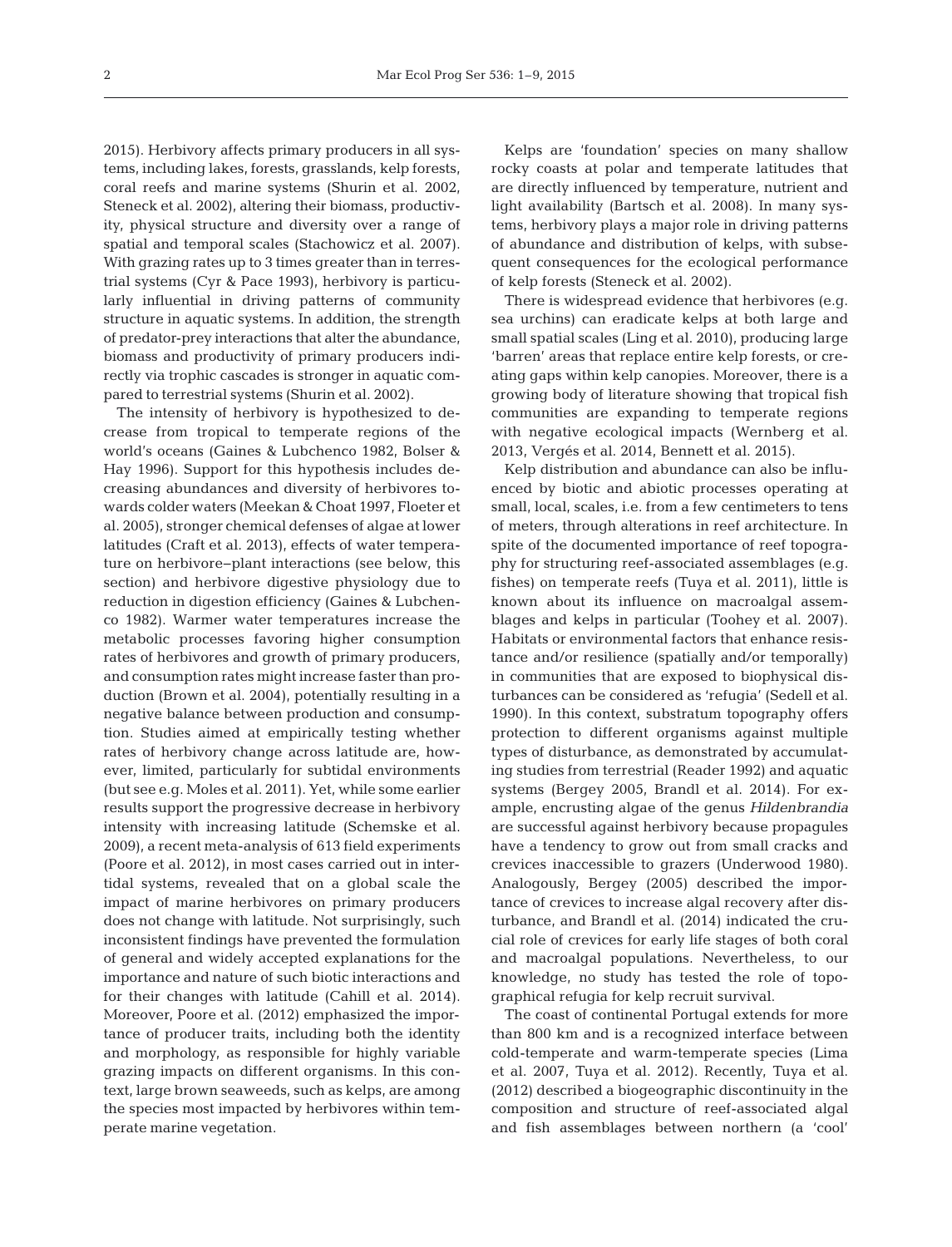region) and central and southern Portugal (a 'warmtemperate' region). Importantly, kelps *(Laminaria ochroleuca*, *Laminaria hyperborea* and *Saccorhiza polyschides)* have shown abrupt latitudinal clines in their abundances across continental Portugal, being common in the north, at very low densities in central Portugal, and practically absent in southern Portugal (Assis et al. 2009, Tuya et al. 2012). In this study, we took advantage of the varying ocean climate across continental Portugal to assess the influence of herbivores on the abundance of juvenile kelps at warmer compared to cooler regions. The differences in ocean climate could modify the importance of habitat topo graphy (i.e. the local availability of refuges) as a driver of the local distribution of kelp recruits through protection against herbivores. Specifically, we tested the hypotheses that (1) the abundance of macro-grazers and the intensity of herbivory (quantified in terms of bite marks and consumption of juvenile kelps) would be lower in northern than central Portugal; (2) kelp recruits would be more abundant in northern than central Portugal; (3) rates of herbivory would be lower in crevices than in open reef habitats. Overall, the integration of these hypotheses led to the prediction that herbivory might not only provide a major contribution to macroecological differences in the abundance of early life-stages of kelps at large spatial scales, but also represent a key driver of their reef-scale distribution.

## **MATERIALS AND METHODS**

**Study area.** This study was conducted at Peniche (PEN, 39.2° N, 9.2° W) and Vila do Conde (VIL 41.2° N, 8.46° W), separated by ca. 250 km (ca. 2° of latitude), in central and northern Portugal, respectively. This coastline is almost rectilinearly oriented from north to south, maintaining a similar overall exposure to dominant NW and W swells. The shore is characterised by extensive sandy beaches interspersed with limestone, sandstone, shale or granitic reefs in both the intertidal and the shallow subtidal. There are clear differences in ocean climate conditions between these 2 regions: VIL (mean winter and summer temperature: ~13 and 17°C, respectively) has a mean annual SST of ~1 to 2°C lower than PEN (mean winter and summer temperature: ~14 and 18°C, respectively). VIL (mean winter and summer chlorophyll *a*: ~0.86 and 1.20 mg  $m^{-3}$ , respectively) has a mean annual chlorophyll *a* of ~1 mg m−3 higher than PEN (mean winter and summer: ~0.50 and 0.67 mg m−3, respectively) (Tuya et al. 2012). Northern Portugal is

distinct, in terms of reef kelp coverage (>50%) compared to central Portugal, where kelps are very sparse (Tuya et al. 2012, Pinho et al. 2015). Water temperatures considered lethal for the focal kelp species (Bartsch et al. 2008) are not reached in the studied region (see, for instance, SST data reported for northern and south-western Portugal by Bertocci et al. 2014). Within each region, replicate rocky reefs (~1 km apart) were selected randomly at 6 to 11 m depth. All herbivore (sea urchins and fishes) surveys and grazing experiments were carried out over a period of 3 wk between mid-July and early August 2012 and 2013, as illustrated in detail in the corresponding sections below.

**Kelp recruit abundance and grazing marks.** The abundance of kelp *(Laminaria* spp. and *Saccorhiza polyschides)* recruits was estimated along 10 transects  $(1 \times 0.2 \text{ m})$  at each of 5 reefs within each region between 16 July and 8 August 2012. Sampling at each reef was stratified according to 'open reef' and 'crevices' to encompass these 2 habitats of contrasting reef topography (Vanderklift & Kendrick 2004). Since species of juvenile kelp sporophytes are morphologically indistinguishable, particularly underwater, we were unable to establish the species identity of recruits. We collected a total of 234 kelp recruits (10 to 25 cm in total length): 69 from crevices and 165 from open reef habitat, for a semi-quantitative analysis of grazing marks. In the laboratory, recruits from each reef were photographed, the presence of grazing marks was quantified and each recruit was assigned to one of 3 categories: no grazing, light grazing (<25% of tissue affected) and heavy grazing (>50% of tissue affected) (see Fig. S1 in the Supplement at www.int-res.com/articles/suppl/ [m536p001\\_supp.pdf\).](http://www.int-res.com/articles/suppl/m536p001_supp.pdf)

**Kelp recruit survival.** At each of 2 reefs within each region, starting on the 16 July 2012 in Peniche and on 6 August 2012 in Vila do Conde, 20 random kelp recruits were tagged by attaching a cable tie around the stipe of each individual (de Bettignies et al. 2013). Tagged individuals were collected after 1 mo to assess survival.

**Rates of herbivory.** Rates of herbivory were quantified in a kelp tethering experiment (Wernberg et al. 2006) between 16 July and 8 August 2012, allowing equal exposure of kelps to fishes and sea urchins. At each of 3 reefs within each location, 8 kelp recruits (10−20 cm in total length, 2.2−6.8 g wet weight) were attached to chains (6 per reef) by clothes pegs. At each reef, 3 chains (=24 recruits) were deployed inside crevices, and 3 chains were deployed on adjacent open reef areas. Replicated chains were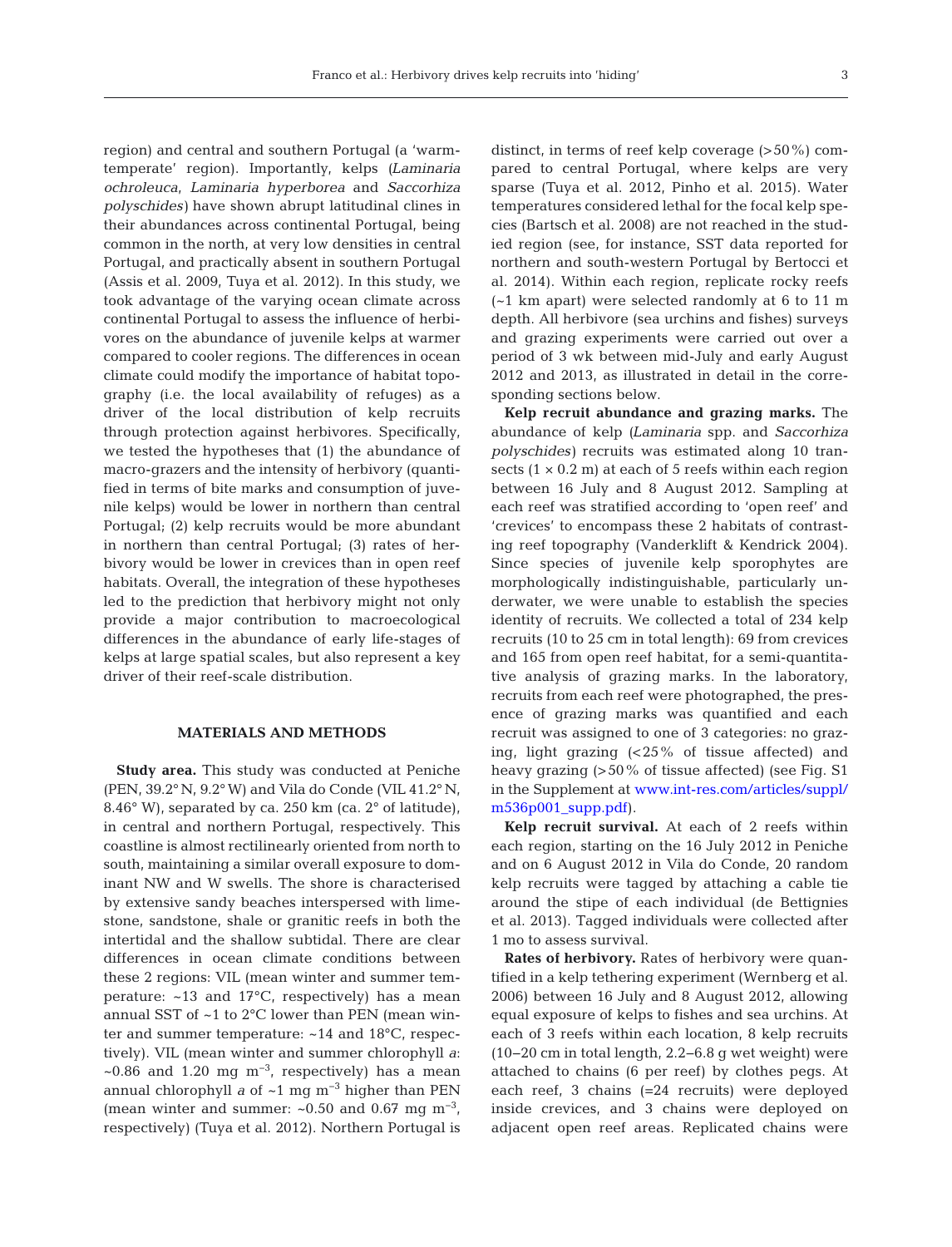interspersed within ca. 500  $m<sup>2</sup>$  on each reef. The wet weight (ww; to the nearest 0.1 g after shaking off excess of water and blotting with paper) of each kelp recruit was measured at the beginning of the experiment and after 48 h of deployment. Because of the short deployment and overall calm sea conditions during experimentation, algal loss due to autogenic changes was assumed to be negligible relative to herbivory losses; previous tests using similar tethering experiments with kelps have shown that tissue losses are <2% over a few days (Wernberg et al.  $2006$ ), meaning that the change in weight is considered as representative of the amount of tissue consumed by herbivores (Levenbach 2009). All kelp recruits were collected by hand at Mindelo (41.1° N), a shallow-water reef location that easily supplied hundreds of recruits. In all cases, tethered kelps were deployed <24 h after collection and were always maintained in aerated sea-water to minimize stress and damage. Using recruits of the same origin removed any potential influence of location-specific differences in biochemical composition (nutritive value or grazing deterrents).

**Macro-herbivore abundance.** From 16 July to 8 August 2012, and within the same period in 2013, all adult and sub-adult fishes were counted along 5 randomly oriented 25 × 4 m belt transects at each of the 5 reefs within each region (Tuya et al. 2012). The number of *Paracentrotus lividus*, the most common sea urchin in continental Portugal (Jacinto et al. 2013), was counted along five  $25 \times 1$  m transects. Fishes were categorized according to their trophic affinities (Henriques et al. 2013; www.fishbase.org; see Table S1 in the Supplement). Herbivorous fishes were considered as those species able to consume algae, thus also including omnivorous species (Sala & Zabala 1996, Horta et al. 2004).

**Statistical analyses.** Differences in the abundance of kelp recruits were tested by 3-way ANOVA, including the factors: Region (2 levels: PEN vs. VIL, fixed), Reef (5 levels, random and nested within regions) and Habitat (2 levels: open reef vs. crevices, fixed factor and orthogonal to the previous factors). Regions were considered fixed in our analyses, as these represented 'cool' and 'warm' ocean climates, respectively. Differences in the amount of kelp tissue consumed by macro-herbivores was analyzed by 4-way ANOVA, including: Region (2 levels) and Habitat (2 levels) as fixed factors, while Reef (3 levels, nested within regions) and Chain (3 levels, nested within regions, habitats and reefs) were treated as random factors. The abundance of herbivorous fishes and sea urchins was analyzed by 3-way

ANOVAs, including: Region (2 levels, fixed), Year (2 levels, random and nested within regions) and Reef (5 levels, random and nested within regions and years). Before each ANOVA, the assumption of homogeneity of variances was checked through a Cochran's *C* test; only the abundance of herbivorous fishes had to be  $ln(x+1)$  transformed to achieve homogeneous variances. When differences were found, *a posteriori* comparisons were carried out using pairwise Student-Newman-Keuls (SNK) tests (Underwood 1997). A chi-squared  $(\chi^2)$  test was used to test for differences in the amount of grazing marks between regions and reef habitats. Kelp recruit survival was reported as percentage of lost individuals.

## **RESULTS**

#### **Abundance and survival of kelp recruits**

Kelp recruit abundance was 3.9 times greater at VIL than PEN. Recruits at VIL were predominantly found in open reef habitats (Fig. 1). In contrast, the few kelp recruits at PEN were mainly found inside crevices (significant interaction Region × Habitat, p < 0.001; Cochran's test: *C* = 0.2664) (Table 1, Fig. 1). There was zero survivorship of kelp recruits at PEN, where all tagged kelps disappeared (0% survival), while the opposite was observed at VIL, where all tagged individuals were retrieved after 1 mo (100% survival).



Fig. 1. Abundance of kelp recruits in each of two habitat types (open reef and crevices) at Peniche and Vila do Conde, Portugal (mean  $+$  SE, n = 10)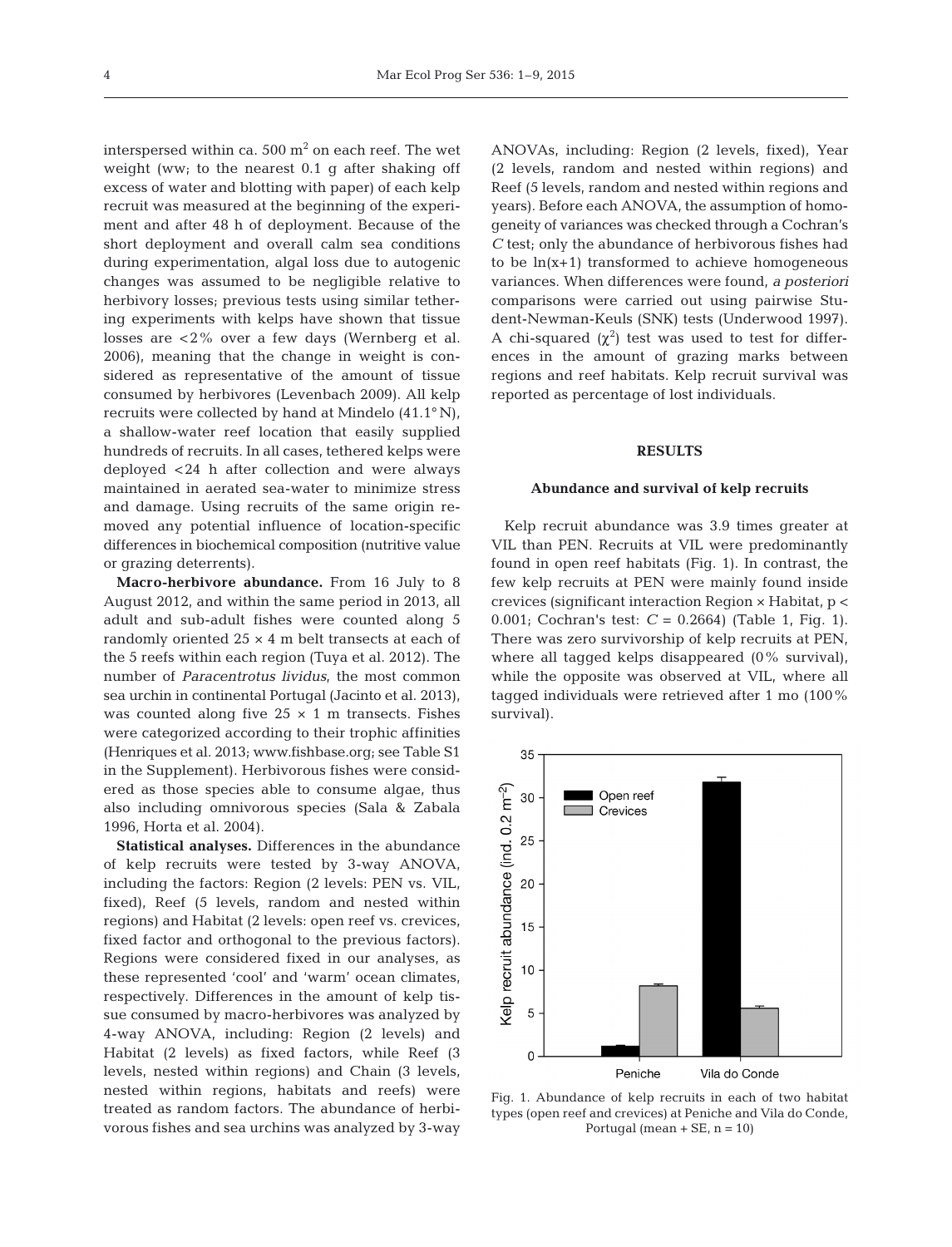| w |  |  |
|---|--|--|
|   |  |  |
|   |  |  |

Table 1. Summary of ANOVAs on the abundance of herbivorous fishes, sea urchins and kelp recruits and grazing intensity on kelp recruits at Peniche (PEN) and Vila do Conde (VIL), Portugal, according to regions (PEN and VIL), years (2012 vs 2013), reefs, habitats (contrasting reef topography: 'open reef' and 'crevices') and chains. Student-Newman-Keuls (SNK) tests resolved significant differences for fixed factors

|                                               | Abundance of grazing fishes      |          |                |              |                                          | Abundance of sea urchins                 |                |              |  |
|-----------------------------------------------|----------------------------------|----------|----------------|--------------|------------------------------------------|------------------------------------------|----------------|--------------|--|
| Source of variation                           | df                               | MS       | F              | p            | df                                       | MS                                       | F              | $\mathbf{p}$ |  |
| Region                                        | $\mathbf{1}$                     | 117.08   | $\mathbf{0}$   | < 0.001      | 1                                        | 12254.49                                 | $\overline{0}$ | < 0.001      |  |
| Year                                          | 1                                | 17.51    | 62.83          | < 0.001      |                                          | 756.25                                   | 5.74           | 0.043        |  |
| Reef(Region)                                  | 8                                | 1.65     | 5.94           | 0.01         | 8                                        | 1015.37                                  | 7.70           | 0.004        |  |
| $Region \times Year$                          | $\mathbf{1}$                     | 32.26    | 115.74         | < 0.001      | 1                                        | 650.25                                   | 4.93           | 0.049        |  |
| Year $\times$ Reef(Reqion)                    | 8                                | 0.27     | 0.33           | 0.95         | 8                                        | 131.85                                   | 2.30           | 0.028        |  |
| Residual                                      | 80                               | 0.23     |                |              | 80                                       | 57.37                                    |                |              |  |
| <b>SNK</b> tests                              | $Region \times Year$             |          |                |              |                                          | Region                                   |                |              |  |
|                                               | PEN > VIL: both years            |          |                |              | PEN > VIL: both years                    |                                          |                |              |  |
|                                               | Grazing on kelp recruits         |          |                |              | Abundance of kelp recruits               |                                          |                |              |  |
| Source of variation                           | df                               | MS       | $\overline{F}$ | $\mathbf{p}$ | df                                       | MS                                       | F              | $\mathbf{p}$ |  |
| Region                                        | 1                                | 270.6547 | 60.97          | 0.001        | 1                                        | 98.00                                    | 108.59         | < 0.001      |  |
| Reef(Region)                                  | 4                                | 4.4392   | 5.42           | 0.003        | 8                                        | 0.9                                      | 0.81           | 0.59         |  |
| Habitat                                       | $\mathbf{1}$                     | 52.5510  | 9.98           | 0.034        | $\mathbf{1}$                             | 46.08                                    | 62.06          | < 0.001      |  |
| Region × Habitat                              | 24                               | 0.8194   | 0.90           | 0.600        | $\mathbf{1}$                             | 137.78                                   | 185.56         | < 0.001      |  |
| $Habitat \times Reef(Region)$                 | $\mathbf{1}$                     | 53.0792  | 10.08          | 0.033        | 8                                        | 0.74                                     | 0.66           | 0.72         |  |
| Chains(Region $\times$ Reef $\times$ Habitat) | 4                                | 5.2653   | 6.43           | 0.001        |                                          |                                          |                |              |  |
| Residual                                      | 252                              | 0.9095   |                |              | 180                                      | 1.11                                     |                |              |  |
| <b>SNK</b> tests                              | $Habitat \times Reef(Region)$    |          |                |              | Region × Habitat                         |                                          |                |              |  |
|                                               | All reefs at VIL: open = crevice |          |                |              | VIL: open > crevice; PEN: crevice > open |                                          |                |              |  |
|                                               | All reefs at PEN: open > crevice |          |                |              |                                          | crevice: $PEN > VIL$ ; open: $VIL > PEN$ |                |              |  |

#### **Intensity of herbivory on kelp recruits**

The number of grazing marks on kelp recruits differed between regions and habitats (Fig. 2,  $\chi^2$  region = 193.7,  $\chi^2$  habitat = 96.3, df = 2, p < 0.001) with a larger number of heavy grazing marks at PEN and in open reef areas compared to VIL and crevices, respectively. Consumption of kelp recruit biomass was strongly influenced by the region and the type of habitat (significant interaction Habitat × Reef (Region), p = 0.033; Cochran's test: *C* = 0.1281, p < 0.01) (Table 1, Fig. 3). At PEN, the mean biomass consumption was 2.0−3.2 g ww per recruit in open reef habitats relative to 0.5−1.6 g ww per recruit in crevices. In contrast, there was a mean consumption of 0.03−0.04 g ww per recruit in VIL irrespective of the habitat (SNK pairwise comparisons: all reefs at VIL: open = crevice; all reefs at PEN: open  $>$  crevice,  $p < 0.05$ ).

#### **Abundance of macro-grazers**

Although abundances for both sea urchins and herbivorous fishes varied significantly among surveys (Year,  $p < 0.05$  for sea urchins and  $p < 0.001$  for



Fig. 2. Frequency and type of grazing marks on kelp recruits (n = 234) partitioned by location (Peniche and Vila do Conde, Portugal) and habitat types (open reef and crevices)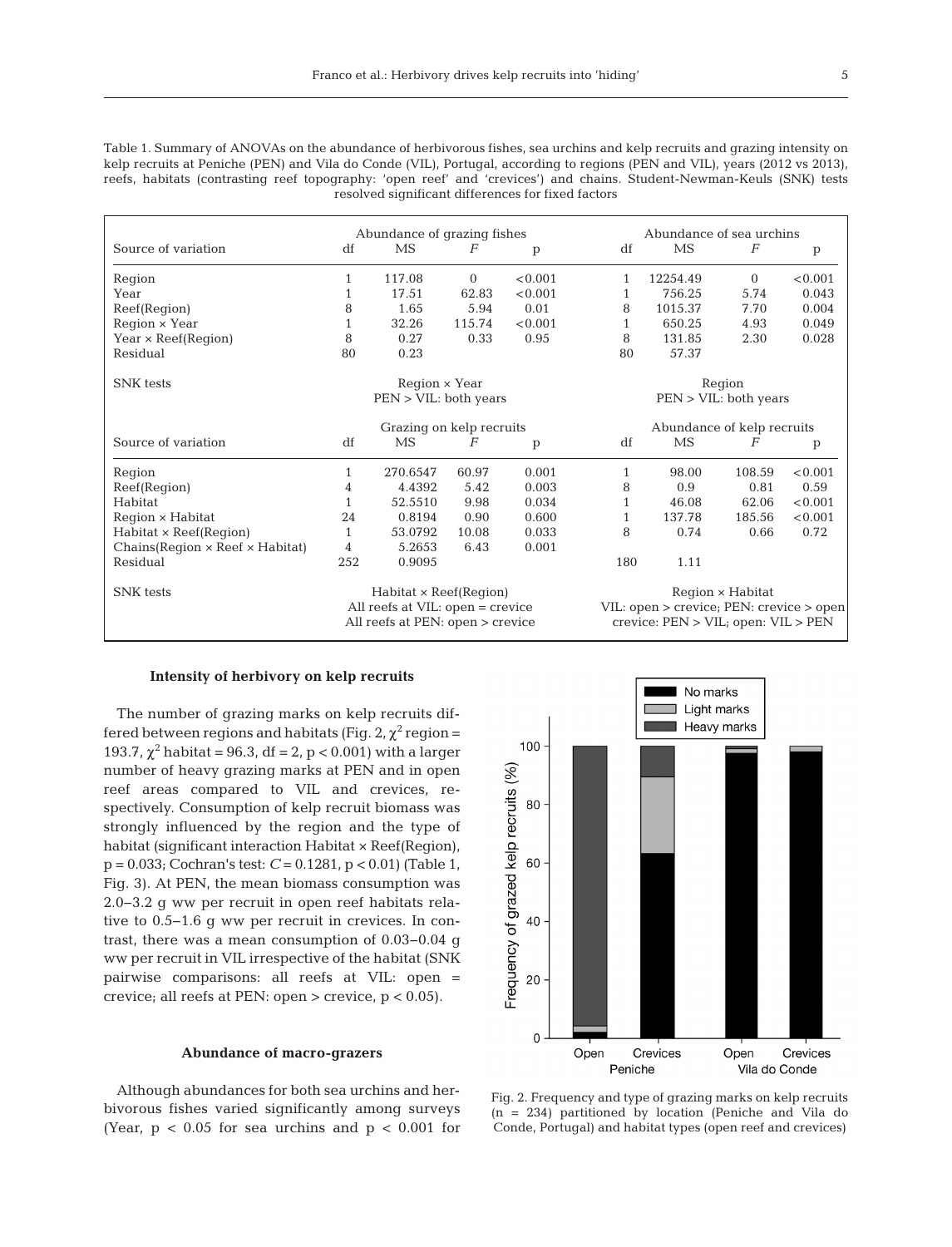

Fig. 3. Consumption of kelp recruits (= tissue loss) in each habitat type (open reef and crevices) at Peniche and Vila do Conde, Portugal (mean + SE, n = 48)

herbivorous fishes; Table 1, Fig. 4), the abundance of sea urchins was overall ca. 140 times greater at PEN than at VIL (Region,  $p < 0.001$ ; Cochran's test:  $C =$ 0.03152) (Table 1, Fig. 4A). From the 19 fish species recorded, only 5 were considered herbivores (Table S1 in the Supplement). The abundance of herbivorous fishes was overall ca. 45 times greater at PEN than at VIL (Region,  $p < 0.001$ ; Cochran's test:  $C =$ 0.1462) (Table 1, Fig. 4B).

#### **DISCUSSION**

This study documented a clear difference in the intensity of herbivory on kelp recruits between sites in central and northern Portugal—2 regions with different ocean climate. The differences in intensity of herbivory corresponded to concurrent differences in the abundance of kelp recruits and large-sized herbivores (sea urchins and fishes). Differences in kelp consumption between open reef and crevices further demonstrated how varying herbivory intensity and local topographical features can contribute to spatial heterogeneity in the distribution of kelp recruits.

In central Portugal, kelp recruits were mostly limited to crevices. In contrast, in northern Portugal, kelp recruits also occurred in high abundance in open reef habitats. These differences between



Fig. 4. Abundance of (A) sea urchins and (B) grazing fishes at Peniche and Vila do Conde, Portugal, in 2012 and 2013  $(mean + SE, n = 5)$ 

regions suggest that strong herbivory pressure in open reef habitats likely suppress the growth of kelp recruits in central Portugal, where kelps recruits only survive when hidden inside crevices. Although crevices are not an ideal micro-habitat for kelp recruitment, e.g. reduced light availability (Bartsch et al. 2008), the need for protection against consumers likely increases their presence in these spatial refuges with localized reduced herbivory, i.e. where large schools of herbivorous fishes do not typically forage. In this sense, topographical refuges likely hinder predation-based mortality (see Milchunas & Noy-Meir 2002, Fox & Bellwood 2007). In this study, the distribution of kelp recruits within reefs showed a strong association with high-complexity structural elements (crevices) when grazing was prominent. The capacity of topographic complexity to promote kelp recruitment where herbivores are abundant becomes particularly important in the context of the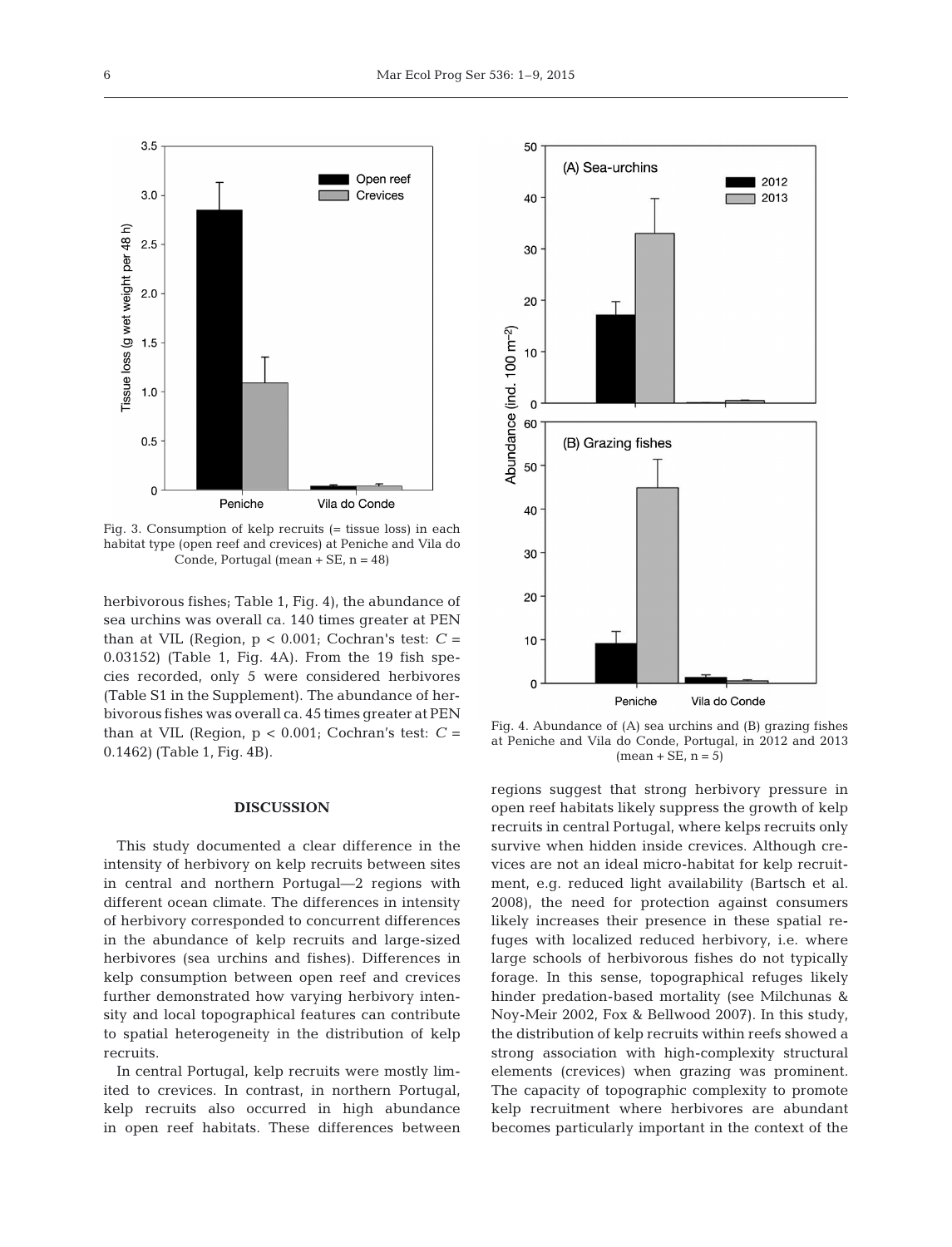Portuguese coast as the southern range limit of some kelp species, such as *Laminaria ochroleuca* and *Lami naria hyperborea*.

In many situations marginal populations are characterized by low densities of adult individuals (Hampe & Petit 2005), which might lead to a limitation in the supply of propagules (e.g. Bennett & Wernberg 2014) and so compromise further recruitment. In addition, as demonstrated in this study, recruitment success can be further and drastically compromised by intense herbivory at the range margins. Given that recruits were common in crevices, kelp persistence in central Portugal seems to rely more on avoidance of consumption by herbivores, than on the production of high numbers of spores from adult individuals. In this study, we did not address any potential physiological and/or genetic limitations on kelp distribution, or potential systematic differences in competition with other macroalgae, and the observed patterns of kelp re cruit abundance likely reflects the cumulative effects of all biotic and abiotic influences. However, short-term physiological experiments suggest kelp re cruits of both *L. ochroleuca* and *Saccorhiza poly schi des* are capable of physiologically adjusting their metabolic processes (photosynthesis and respiration) to prevailing sea water temperatures in the study region (Biskup et al. 2014). Still, we cannot rule out a possible physiological influence resulting from varying ocean climates between regions, as physiological changes are often manifested through subtle, longterm responses to sublethal stress (abiotic conditions, e.g. Wernberg et al. 2010).

Despite the relatively small gradient in latitude (ca. 2°), an abrupt macroecological change in the diversity and structure of shallow-water subtidal assemblages was recently reported between central and northern Portugal (Tuya et al. 2012, Pinho et al. 2015). This is, to some extent, supported by the findings of this study, even though it was not specifically aimed at addressing such issues. The abundance of herbivorous fishes followed a sharp latitudinal cline, as those described for the western Atlantic (Floeter et al. 2005), New Zealand, Australia and the Caribbean (Meekan & Choat 1997), where the abundance of herbivorous fishes decreased towards latitudes with cooler conditions. At sites in central Portugal, herbivorous fishes were numerically dominated by the genus *Diplodus*, particularly *D. vulgaris* and *D. sargus*, which are recognized as having a generalist feeding behavior (Sala & Ballesteros 1997, Horta et al. 2004). The diet of these species is typically omnivorous, including invertebrates and algae, the latter with a frequency of occurrence typically between 30

and 56% (Sala & Zabala 1996). *Sarpa salpa* is the only obligate herbivorous fish in continental Portugal. This species is an ecologically important macrograzer in the Mediterranean (Vergés et al. 2009), particularly when occurring in schools of several hundreds of individuals (Verlaque 1990). While common in central Portugal, this species is normally found in very low abundances in northern Portugal (Rodrigues et al. 2011, Henriques et al. 2013, this study). Hence, although we do not have unambiguous evidence, it is likely that this species is re sponsible for a large part of the consumption of kelp recruits in central Portugal.

The sea urchin *Paracentrotus lividus* displayed the same pattern of abundance as herbivorous fishes, being noticeably more abundant in central than in northern Portugal. In addition, predator effects on behavior of this echinoid may also contribute to reduced grazing at the northern Portugal site in connection with the high densities of the predatory starfish *Marthasterias glacialis* found on rocky reefs in northern Portugal (Tuya & Duarte 2011). Although mussels are the preferred prey of *Marthasterias gla cialis* (Tuya & Duarte 2011), the presence of this starfish might induce indirect effects on sea urchins. Predators that are continuously present in a particular habitat may provide persistent cues to alter the behavior of potential prey, including a reduction in their foraging area (Schmitz et al. 2004). However, sea urchin behavior can vary due to species-specific traits (Andrew 1993) and habitat heterogeneity; the latter has been documented to increase grazing pressure, possibly because nearby crevices can act as urchin refugia (Andrew 1993, Benedetti-Cecchi & Cinelli 1995). In this study, sea urchins seem to have a minor overall influence on kelp recruits regardless of the region, due to the low number of sea urchin bite marks compared to fishes. This is an interesting finding since the majority of studies regarding herbivory on kelps are associated with sea urchin grazing, and not with fish grazing. Although we cannot ascertain for sure that bite marks on kelp recruits were exclusively from fishes, the methods used allowed equal exposure of kelps to both fishes and sea urchins and the vast majority of kelp recruits showed bite marks consistent with fish herbivory (Fig. S1a,b in the Supplement).

The regional differences in herbivory on kelp recruits demonstrated in this study matches the inverse pattern of abundance of adult kelps across continental Portugal (Tuya et al. 2012, Pinho et al. 2015). Previously, the presence and fitness of kelps across southern European waters had been exclu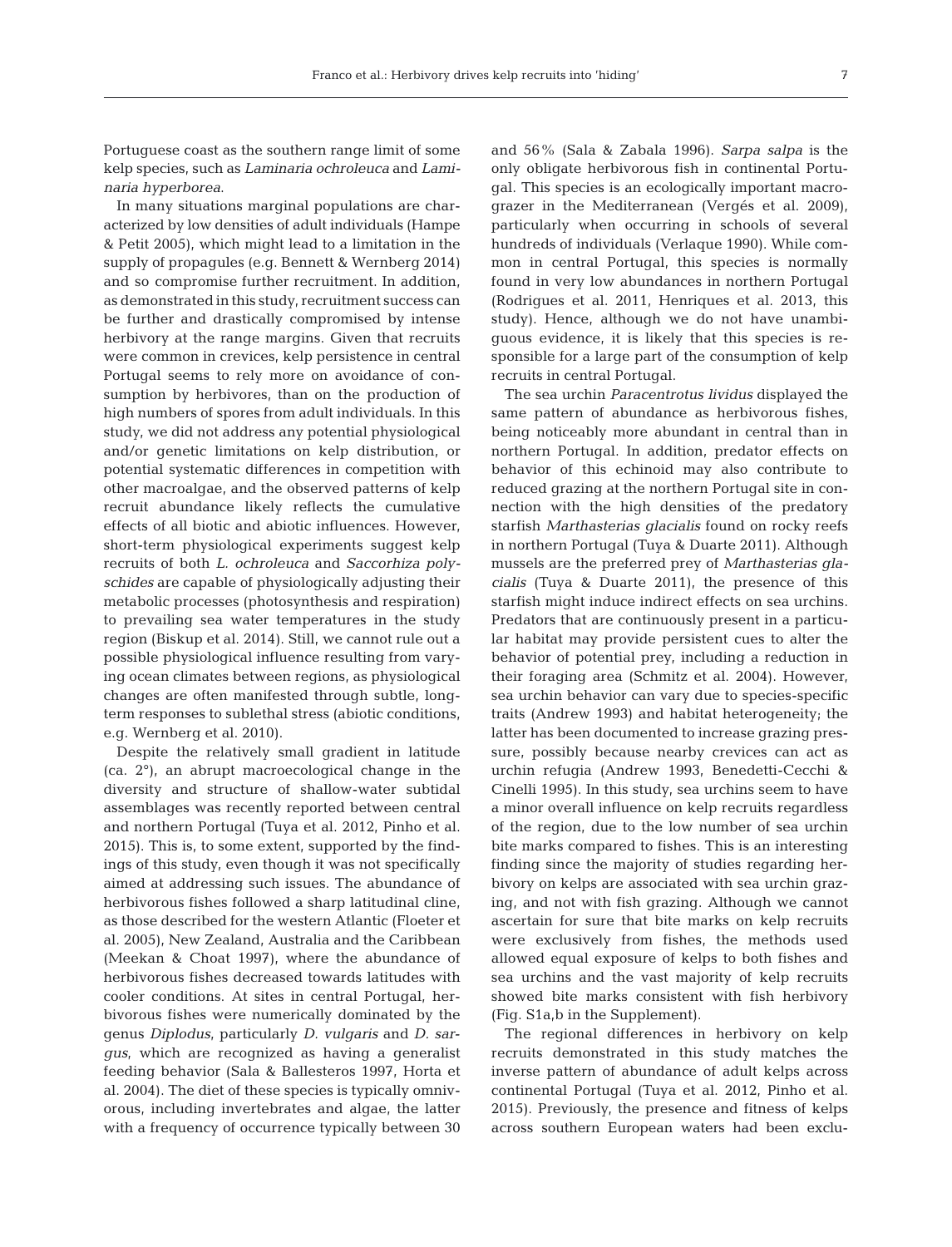sively linked to bottom-up and climatic influences (Lüning 1990, Bartsch et al. 2008, Fernández 2011). Our results highlight that herbivory might also play a role by affecting the survivorship of kelp recruits towards their southern distribution limit in continental Portugal. Moreover, increasing sea water temperatures are expected to increase the arrival and spread of herbivores, and will likely increase consumer pressure on recipient macroalgal assemblages at temperate latitudes (Vergés et al. 2014, Bennett et al. 2015). In this context, reports on the presence of new herbivorous species across southern Europe including records of species with tropical affinities located northwards of their usual distribution range, and also including herbivorous fishes (Canas et al. 2005, Abecasis et al. 2009)—have been increasingly frequent across the Iberian Peninsula during the last decade (Bañón & Mucientes 2009, Rodrigues 2012).

While no long-term quantitative data exist, anecdotal evidence from central Portugal suggests that kelp beds were abundant in this region in the past (Assis et al. 2009). At present, we cannot say for sure if the apparent loss of kelp beds in the region is permanent. However, our results suggest that reestablishment is unlikely, or at best will be very slow, as long as herbivore pressure remains intense in open reef habitats.

*Acknowledgements*. Financial support was provided by the European Regional Development Fund (ERDF) through the 'Programa Operacional Factores de Competitividade' (POFC-COMPETE) within the Quadro de Referência Estratégico Nacional (QREN) and the Portuguese Fundação para a CiênciaeaTecnologia(FCT)throughtheprojects 'Efeitosdoclima oceânico na macroecologia e resiliência a perturbações dos povoamentos de kelps' – OCEANKELP (PTDC/MAR/109954/ 2009) and PEst-C/MAR/LA0015/2011 and a PhD grant (SFRH/ BD/84933/2012) to J.N.F. F.T was supported by the MINECO Ramón y Cajal' program, T.W. by the Australian Research Council and I.B. by FCT within the Programa Ciência 2008 – Fundo Social Europeu. We are very grateful to A. Vergés for comments and suggestions and M. Ramos for her help with field work. Our thanks also go to Prof. P. Maranhão and Escola Superior de Tecnologias do Mar − Instituto Politecnico de Leiria (ESTM−IPL) who generously provided logistic support in Peniche. All the authors have no conflict of interest to declare.

#### LITERATURE CITED

- Abecasis D, Bentes L, Ribeiro J, Machado D and others (2009) First record of the Mediterranean parrotfish, *Sparisoma cretense* in Ria Formosa (south Portugal). Mar Biodivers Rec 1:1–2
- ▶ [Andrew N \(1993\) Spatial heterogeneity, sea urchin grazing,](http://dx.doi.org/10.2307/1939293) and habitat structure on reefs in temperate Australia. Ecology 74: 292−302

Assis J, Tavares D, Tavares J, Cunha A (2009) Findkelp, a

GIS-based community participation project to assess Portuguese kelp conservation status. J Coast Res 3: 1469−1473

- Bañón R, Mucientes G (2009) First record of *Seriola fasciata* (Carangidae) from Galician waters (NW Spain). A new northernmost occurrence in the NE Atlantic. Cybium 33: 247−248
- ► [Bartsch I, Wiencke C, Bischof K, Buchholz CM and others](http://dx.doi.org/10.1080/09670260701711376) (2008) The genus *Laminaria* sensu lato: recent insights and developments. Eur J Phycol 43: 1−86
- ▶ [Benedetti-Cecchi L, Cinelli F \(1995\) Habitat heterogeneity,](http://dx.doi.org/10.3354/meps126203) sea urchin grazing and the distribution of algae in littoral rock pools on the west coast of Italy (western Mediterranean). Mar Ecol Prog Ser 126: 203−212
- ► [Bennett S, Wernberg T \(2014\) Canopy facilitates seaweed](http://dx.doi.org/10.1111/1365-2745.12302) re cruitment on subtidal temperate reefs. J Ecol 102: 1462−1470
- ► [Bennett S, Wernberg T, Harvey ES, Santana-Garcon J,](http://dx.doi.org/10.1111/ele.12450) Saunders BJ (2015) Tropical herbivores provide resilience to a climate-mediated phase shift on temperate reefs. Ecol Lett 18: 714−723
- ► [Bergey EA \(2005\) How protective are refuges? Quantifying](http://dx.doi.org/10.1111/j.1365-2427.2005.01393.x) algal protection in rock crevices. Freshw Biol 50: 1163−1177
- ► [Bertocci I, Seabra MI, Dominguez R, Jacinto D, Ramírez R,](http://dx.doi.org/10.3354/meps10785) Coca J, Tuya F (2014) Effects of loss of algal canopies along temperature and irradiation gradients in continental Portugal and the Canary Islands. Mar Ecol Prog Ser 506: 47−60
- ► [Biskup S, Bertocci I, Arenas F, Tuya F \(2014\) Functional](http://dx.doi.org/10.1016/j.aquabot.2013.10.003) responses of juvenile kelps, *Laminaria ochroleuca* and *Saccorhiza polyschides*, to increasing temperatures. Aquat Bot 113: 117−122
- ► [Bolser R, Hay M \(1996\) Are tropical plants better defended?](http://dx.doi.org/10.2307/2265730) Palatability and defenses of temperate vs. tropical seaweeds. Ecology 77:2269-2286
- ► [Brandl SJ, Hoey AS, Bellwood DR \(2014\) Micro-topography](http://dx.doi.org/10.1007/s00338-013-1110-5) mediates interactions between corals, algae, and herbivorous fishes on coral reefs. Coral Reefs 33:421-430
- ▶ Brown J, Gillooly J, Allen A, Savage V, West G (2004) Toward a metabolic theory of ecology. Ecology 85: 1771−1789
- [Cahill AE, Aiello-Lammens ME, Caitlin Fisher-Reid M, Hua](http://dx.doi.org/10.1111/jbi.12231) ➤ X and others (2014) Causes of warm-edge range limits: systematic review, proximate factors and implications for climate change. J Biogeogr 41: 429−442
- ► [Canas A, Vasconcelos P, Lino PG, Santos MN \(2005\) North](http://dx.doi.org/10.1017/S0025315405012750)ernmost record of *Kyphosus sectator* (Osteichthyes: Perciformes: Kyphosidae) in the north-eastern Atlantic. J Mar Biol Assoc UK 85: 1535−1537
- ▶ [Craft JD, Paul VJ, Sotka EE \(2013\) Biogeographic and](http://dx.doi.org/10.1890/11-0873.1) phylogenetic effects on feeding resistance of generalist herbivores toward plant chemical defenses. Ecology 94: 18−24
- ► [Cyr H, Pace ML \(1993\) Magnitude and patterns of herbivory](http://dx.doi.org/10.1038/361148a0) in aquatic and terrestrial ecosystems. Nature 361: 148−150
- ▶ [de Bettignies T, Wernberg T, Lavery PS, Vanderklift MA,](http://dx.doi.org/10.4319/lo.2013.58.5.1680) Mohring MB (2013) Contrasting mechanisms of dislodgement and erosion contribute to production of kelp detritus. Limnol Oceanogr 58: 1680−1688
- ► [Fernández C \(2011\) The retreat of large brown seaweeds on](http://dx.doi.org/10.1080/09670262.2011.617840) the north coast of Spain: the case of *Saccorhiza polyschides.* Eur J Phycol 46: 352−360
- ► [Floeter SR, Behrens MD, Ferreira CEL, Paddack MJ, Horn](http://dx.doi.org/10.1007/s00227-005-0027-0) MH (2005) Geographical gradients of marine herbivorous fishes: patterns and processes. Mar Biol 147:1435−1447
- ► [Fox R, Bellwood D \(2007\) Quantifying herbivory across a](http://dx.doi.org/10.3354/meps339049) coral reef depth gradient. Mar Ecol Prog Ser 339:49-59
- ► [Gaines S, Lubchenco J \(1982\) A unified approach to marine](http://dx.doi.org/10.1146/annurev.es.13.110182.000551) plant-herbivore interactions. II. Biogeography. Annu Rev